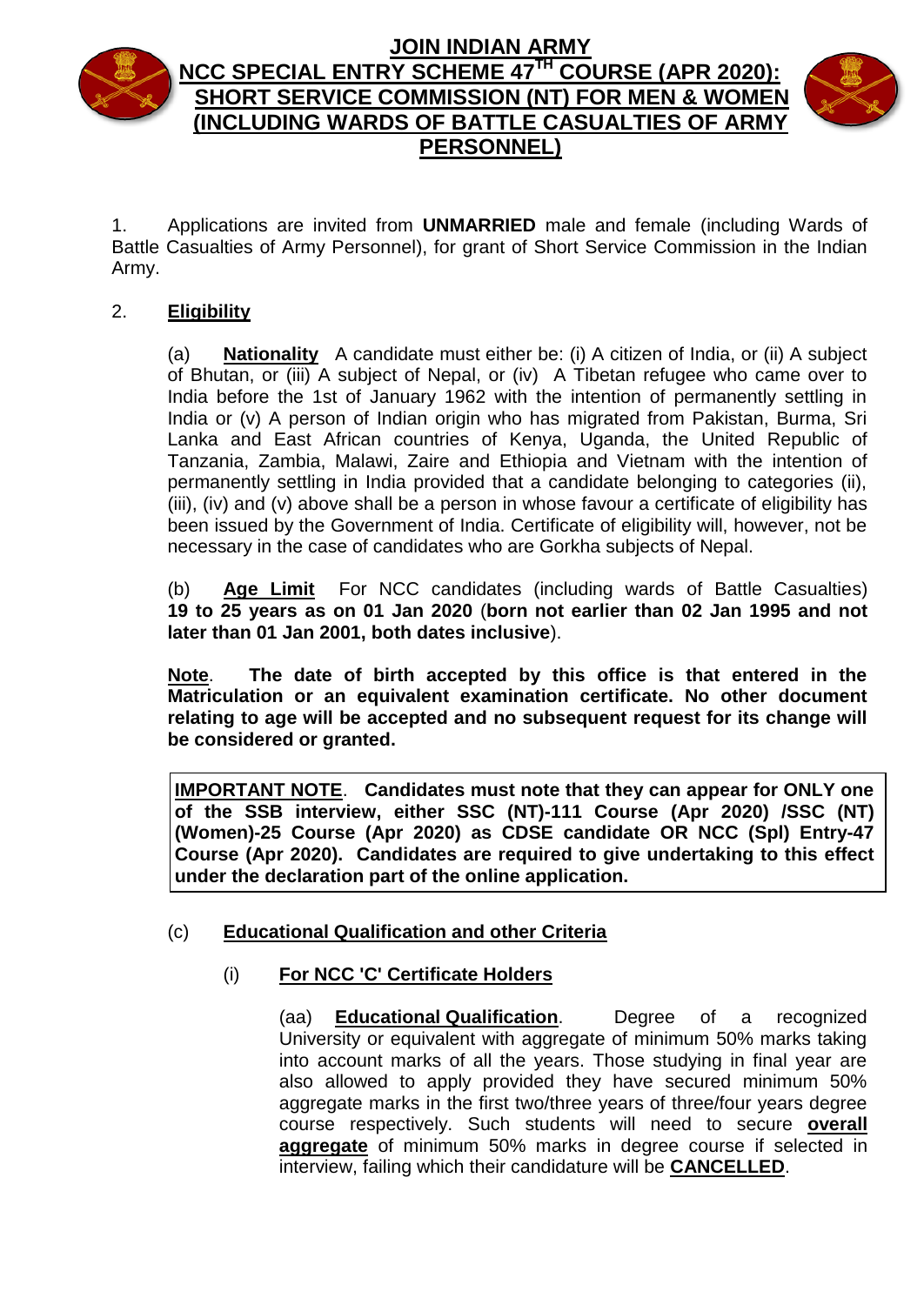(ab) **Service in NCC**. Should have served for minimum two academic years in the senior Division/Wing of NCC.

(ac) **Grading**. Should have obtained minimum of **'B' Grade in 'C' Certificate Exam of NCC**.

**Note 1**. **For the Qualified Graduate Candidates of the Degree Course** . **Candidates who have passed the graduation degree course must produce the provisional/degree certificate by 1st Apr 2020 to the Directorate General of Recruiting, failing which their candidature will be cancelled.**

**Note 2**. **For the Candidates Studying in the Final Year of Degree Course** . **The candidates studying in the final year of graduation if not already in possession of provisional /degree certificate must submit the proof of their passing the graduation degree Exam by 1st Apr 2020 to the Directorate General of Recruiting, failing which their candidature will be cancelled. Those who are not able to produce the degree certificate/provisional degree certificate by the specified date will be inducted on Additional Bond Basis only on submission of proof of their passing graduation degree exam to the Directorate General of Recruiting by the above specified date.** 

(ii) **For Ward of Battle Casualties of Army Personnel**.The vacancies under wards of battle casualties are available to wards (unmarried sons and daughters including legally adopted) of Battle casualties specified as:-

- (I) Killed in action.
- (II) Died of wound or injuries (Other than self -inflicted).
- (III) Wounded or Injured (Other than self-inflicted).
- (IV) Missing.

(aa) **Educational Qualification**. Degree of a recognized University or equivalent with aggregate of minimum 50% marks taking into account marks of all the years.

(ab) NCC 'C' certificate **NOT** required for Wards of Battle Casualties.

#### (ac) **Eligibility for wards of battle casualties and details of documents to be provided in the application form are as under**.

(aaa) The "**Battle Casualty**" certificate No. issued by MP Dte/ Respective Regimental Records and **vetted by AG/MP-5D** certifying that the parent has been killed/wounded/reported missing in action,

(aab) A **copy of MP Dte / Respective Regimental Records Part II Order No. notifying injuries and being classified as "Battle Casualty"**.

(aac) **Relationship Certificate No. issued by MP 5 & 6 / Respective Regimental Records**.

**Note. Applications will be submitted online by wards of battle casualties with details of documents mentioned as at Para 9 (j) below. However, they will carry all documents at the time of SSB in original. Incomplete documents will be summarily rejected by the Selection Centre and No representation in this regard will be entertained or replied.**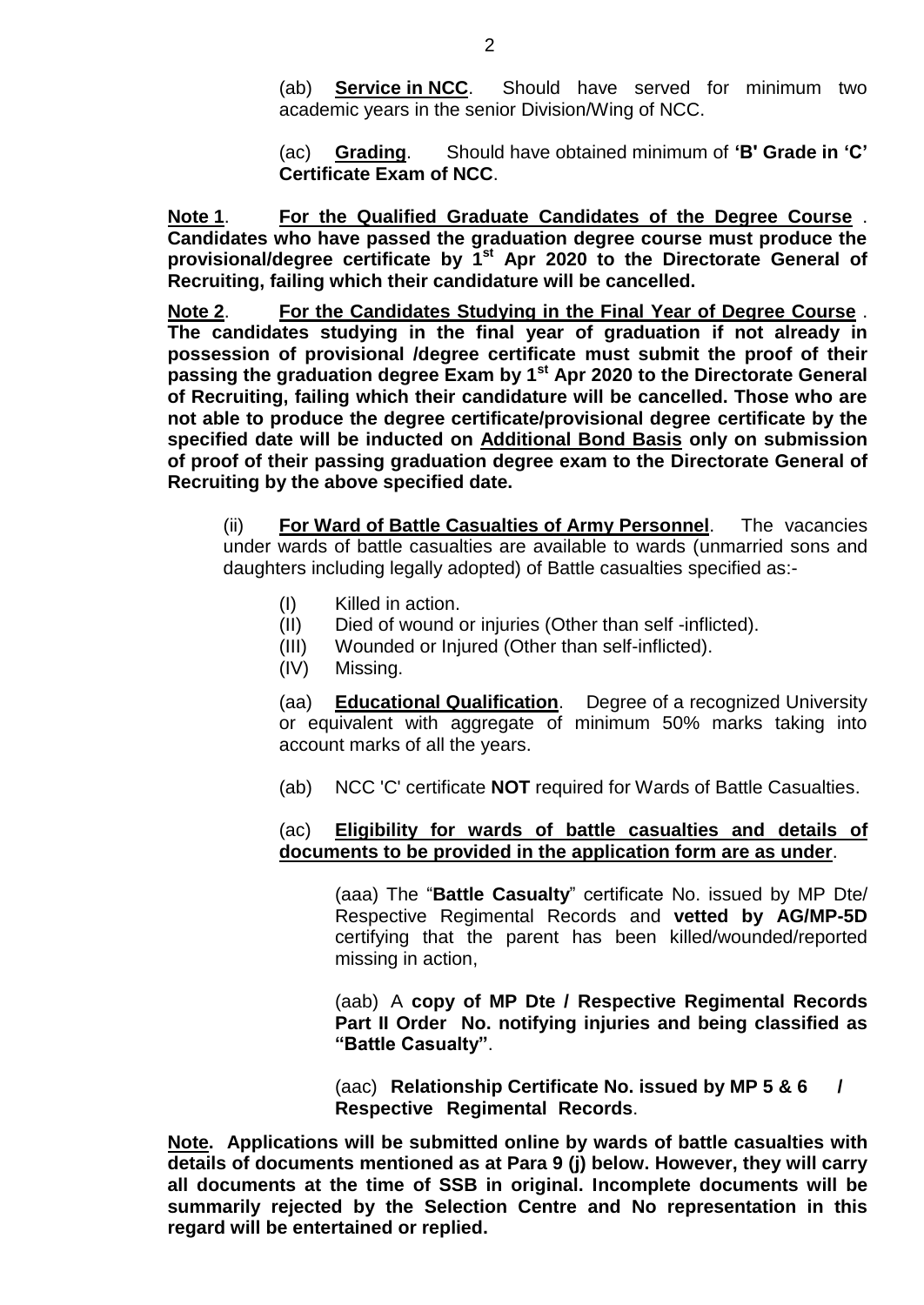#### 3. **Vacancies**

(a) **NCC MEN**. **50** (**45** for General Category and **05** for Wards of Battle Casualties of Army personnel only).

(b) **NCC Women**. **05** (**04** for General Category and **01** for Wards of Battle Casualties of Army personnel only).

# 4. **Terms and Conditions of Service**

(a) **Tenure of Engagement**.Officers (Male & Female) shall be liable to serve for ten years. The said tenure, however, may be extendable by a further period of four years subject to their opting for the same and found eligible and suitable for extension of service as per terms of engagement issued from time to time. Officers who are desirous of seeking Permanent Commission may be considered for the same in the 10<sup>th</sup> year of service in accordance with the eligibility and suitability as per terms of engagement issued from time to time. Those offrs (Male & Female) seeking PC (Permanent Commission) but are not granted the same, may opt for extension of service. Officers found eligible and suitable for grant of extension of service as per terms of engagement issued from time to time, may be granted extension for a period of four years on expiry of which they will be released from the Army.

(b) **Period of Probation**.An officer will be on probation for a period of 6 months from the date he/she receives his/her commission. If he/she is reported on within the probationary period as unsuitable to retain his/her commission, his/her services may be terminated any time whether before or after the expiry of the probationary period.

(c) **Ante Date Seniority**. No ante date seniority will be granted.

(d) **Termination of Commission**.An officer granted Short Service Commission will be liable to serve for ten years but his/her Commission may be terminated at any time by the Government of India for:-

- (i) Misconduct or if his/her services are found to be unsatisfactory, or
- (ii) On account of medical unfitness, or
- (iii) If his/her services are no longer required, or
- (iv) If he/she fails to qualify in any prescribed test or course.

(v) An officer may on giving 03 months notice be permitted to resign his/her commission on compassionate grounds of which the Government of India will be the sole judge. An officer who is permitted to resign his/her commission on compassionate grounds will not be eligible for terminal gratuity.

(e) **Reserve Liability**.Short Service Commission Officers on release before or expiry of contractual length of service will carry reserve liability to serve the Army for five years plus two years on voluntary basis or up to the age of 37 years for women and 40 years for men whichever is earlier.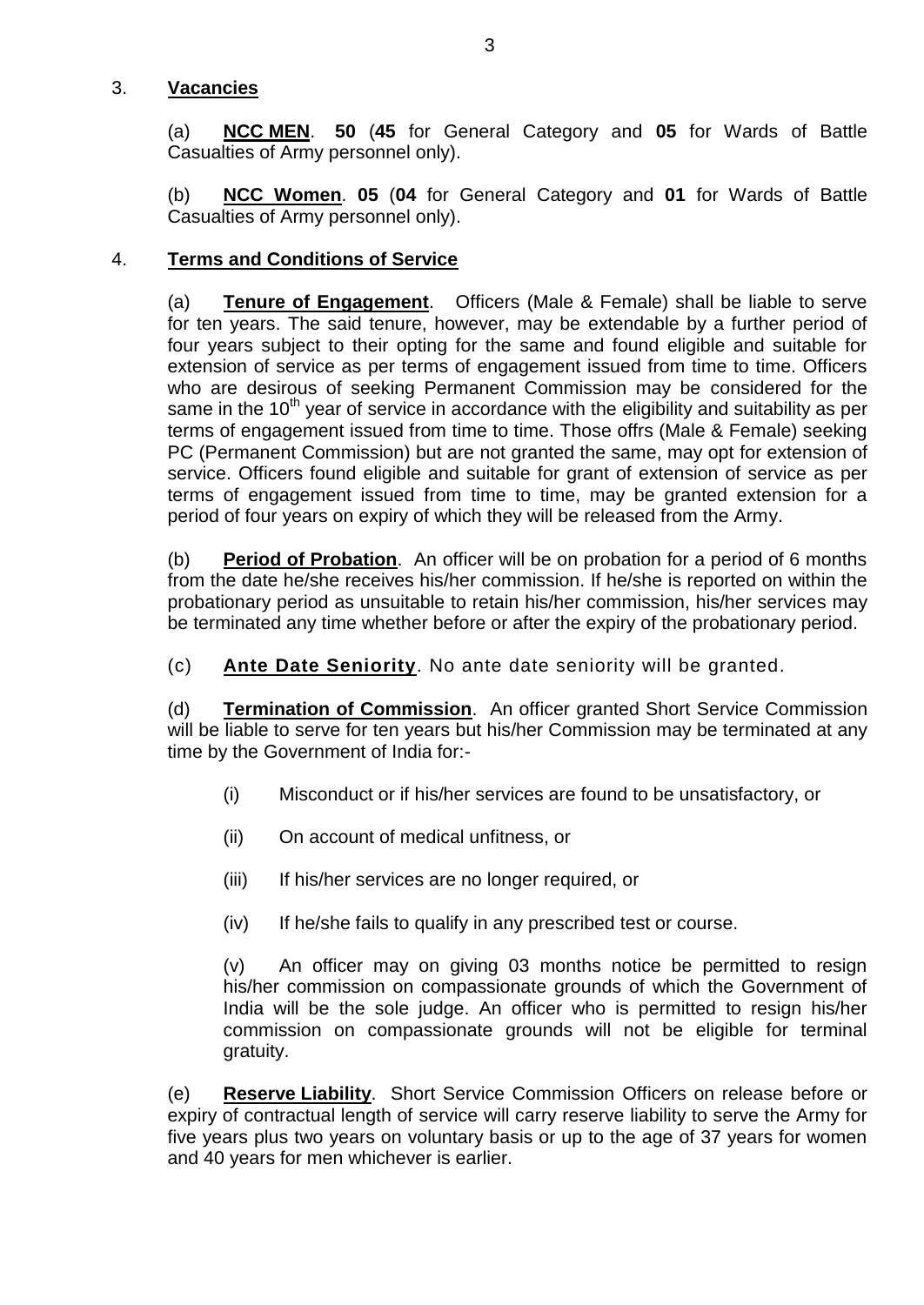#### 5. **Training**. **Duration of training is 49 weeks at OTA, Chennai**.

(a) Selected candidates will be detailed for training at OTA, Chennai according to their position in the final order of merit, up to the number of available vacancies, subject to meeting all eligibility criteria.

(b) Candidates will neither be allowed to marry during the period of training nor will he/she be allowed to live with parents/Guardians. Candidates must not marry until they complete the full training at the Officers Training Academy. A candidate, who marries subsequent to the date of his/her application, though successful at the Services Selection Board interview or medical examination, will not be inducted for training. A candidate if he/she marries, while under training, shall be discharged and will be liable to refund all expenditure incurred on him/her by the government. It is also applicable to the wards of Battle Casualties of Army Personnel.

(c) All candidates who successfully complete Pre-Commission training at Officers Training Academy, Chennai will be awarded **"Post Graduate Diploma in Defence Management and Strategic Studies"** by University of Madras.

(d) **Cost of Training**. The entire cost of training at OTA is at Government expense. In case the cadet is withdrawn from training academy due to reasons other than medical ground or the reasons not beyond his/her control, he/she will be liable to refund cost of training **@ Rs. 11,067/- per week till Sep 2019, thereafter a yearly escalation of 8% p.a. will be calculated on the Per Capita Cost of Training for each ensuing year** (or as notified from time to time) for the period of his/her stay at OTA, Chennai.

6. The final allocation of Arms/Services will be made prior to passing out of gentleman cadets/Lady cadets from OTA.

# 7. **Promotion Criteria and Salary Structure**

#### (a) **Promotion Criteria**

| Rank                                 | <b>Promotion Criteria</b>        |
|--------------------------------------|----------------------------------|
| Lieutenant                           | On commission                    |
| Captain                              | On completion of 2 years         |
| Major                                | On completion of 6 years         |
| Lt Colonel                           | On completion of 13 years        |
| Colonel (TS)                         | On completion on 26 years        |
| Colonel                              |                                  |
| <b>Brigadier</b>                     |                                  |
| <b>Major General</b>                 |                                  |
| Lt General/HAG Scale                 | On selection basis subject to    |
| HAG + Scale                          | fulfillment of requisite service |
| (*Admissible to 1/3 <sup>rd</sup> of | conditions                       |
| total strength of Lt                 |                                  |
| General)                             |                                  |
| VCOAS/Army Cdr / Lt Gen              |                                  |
| (NFSG)                               |                                  |
| COAS                                 |                                  |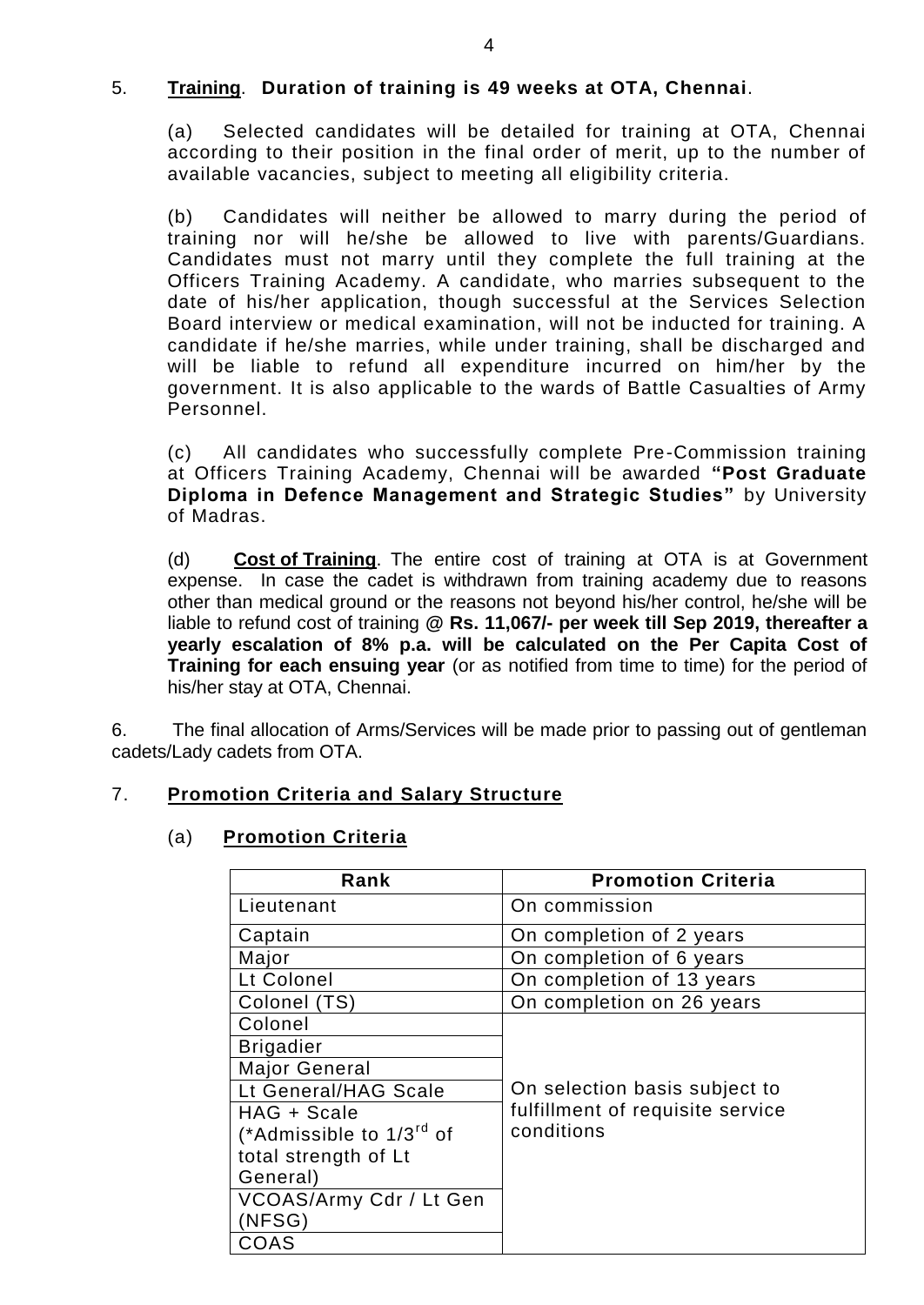(b) **Pay**

| Rank                                                | Level      | (Pay in Rs.)        |
|-----------------------------------------------------|------------|---------------------|
| Lieutenant                                          | Level 10   | 56,100 - 1,77,500   |
| Captain                                             | Level 10 B | 61,300 - 1,93,900   |
| Major                                               | Level 11   | 69,400 - 2,07,200   |
| <b>Lieutenant Colonel</b>                           | Level 12A  | 1,21,200 - 2,12,400 |
| Colonel                                             | Level 13   | 1,30,600 - 2,15,900 |
| <b>Brigadier</b>                                    | Level 13A  | 1,39,600 - 2,17,600 |
| <b>Major General</b>                                | Level 14   | 1,44,200 - 2,18,200 |
| <b>Lieutenant General HAG Scale</b>                 | Level 15   | 1,82,200 - 2,24,100 |
| Lt Gen HAG+Scale                                    | Level 16   | 2,05,400 - 2,24,400 |
| <b>VCOAS/Army Cdr/ Lieutenant</b><br>General (NFSG) | Level 17   | 2,25,000/-(fixed)   |
| <b>COAS</b>                                         | Level 18   | 2,50,000/-(fixed)   |

(c) **Military Service Pay (MSP)** MSP to the officers from the rank of Lt to Brig Rs 15,500/- p.m. fixed.

#### (d) **Fixed Stipend for Cadet Training**:-

| Stipend to Gentlemen or Lady Cadets during the entire   Rs 56,100/- |  |
|---------------------------------------------------------------------|--|
| duration of training in Service academies i.e. during   p.m.*       |  |
| I training period at OTA.                                           |  |

\* On successful commissioning, the pay in the Pay Matrix of the Officer Commissioned shall be fixed in first Cell of Level 10 and the period of training shall not be treated as commissioned service and arrears on account of admissible allowances, as applicable, for the training period shall be paid to cadets.

# (e) **Qualification Grant**

(i) **Qualification Grant**. Final order on the issue is yet to be issued by the Govt. Hence, the information will be provided after receipt of Govt order on the issue.

(ii) **Flying Allowance**. The Army Aviators (Pilots) serving in the Army Aviation Corps are entitled to flying allowances as under :-

| Lieutenant and above   Level |       | 10 | and $ $ Rs 25,000/- p.m. fixed |
|------------------------------|-------|----|--------------------------------|
|                              | above |    |                                |

#### (f) **Other Allowances**

| (a) | <b>Dearness Allowance</b>    | Admissible at the same rates and under the<br>same conditions as are applicable to the<br>civilian personnel from time to time |
|-----|------------------------------|--------------------------------------------------------------------------------------------------------------------------------|
| (b) | Kit maintenance<br>Allowance | Subsumed into the newly proposed Dress<br>Allowance i.e Rs 20,000/-per year                                                    |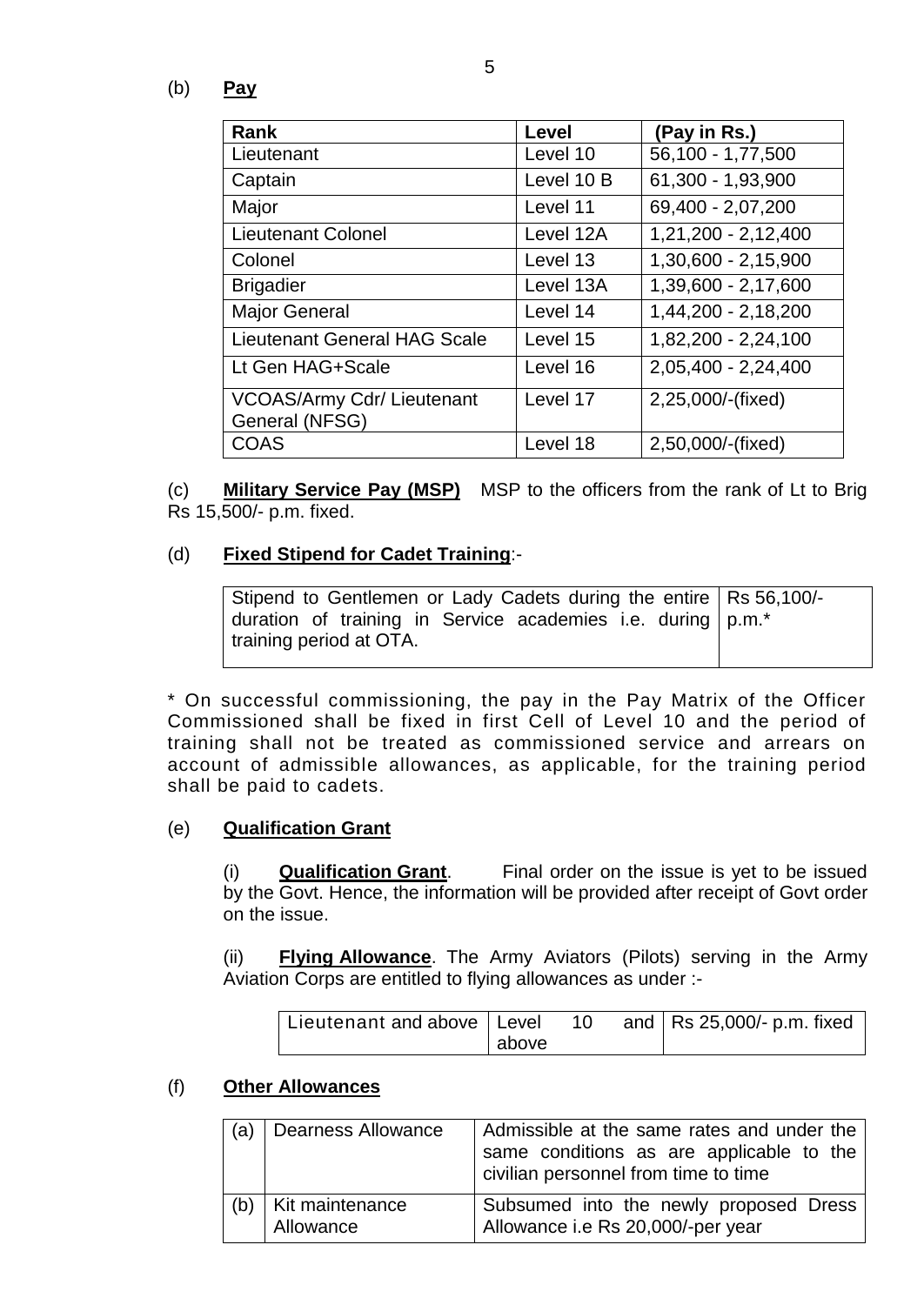(g) Depending upon rank and area of posting, officers posted to Field Areas will be eligible for the following Field Area allowances :-

| <b>Rank</b> | Level        | <b>HAFA</b> | <b>Fd Area</b><br><b>Allowance</b> | Mod Fd<br><b>Area Allowance</b> |
|-------------|--------------|-------------|------------------------------------|---------------------------------|
| Lieutenant  | Level 10     | 16900       | 10500                              | 6300                            |
| and above   | and<br>above | <b>R1H2</b> | R2H2                               | 60% of R2H2                     |

#### (h) **High Altitude Allowance**

| Rank      | Level                     | <b>CAT-I</b>     | <b>CAT-II</b><br>$ (Per month) $ (Per month) | <b>CAT-III</b><br>(Per month) |
|-----------|---------------------------|------------------|----------------------------------------------|-------------------------------|
| and above | Lieutenant   Level 10 and | 3400             | 5300                                         | 25000                         |
|           | above                     | R <sub>3H2</sub> | R <sub>3</sub> H <sub>1</sub>                | R <sub>1</sub> H <sub>1</sub> |

#### (j) **Siachen Allowance**. Siachen Allowance will be Rs. 42,500/- per month.

(k) **Uniform Allowance**. Subsumed into the newly proposed Dress Allowance i.e. Rs. 20,000/- per year.

#### (l) **Free Ration**

(i) In Fd Area to all Defence Officers.

(ii) Defence officers posted in peace area to get Ration Money Allce (RMA) every month.

# (m) **Transport Allowance (TPTA)**

| <b>Pay Level</b> | <b>Higher TPTA Cities</b><br>(Rs. Per month) | <b>Other Places</b><br>(Rs. Per month) |
|------------------|----------------------------------------------|----------------------------------------|
| 10 and above     | Rs. 7200+DA thereon                          | Rs. 3600+DA thereon                    |

#### **Note**

(I) Higher Tpt Cities (UA). Hyderabad, Patna, Delhi, Ahmadabad, Surat, Bengaluru, Kochi, Kozhikode, Indore, Greater Mumbai, Nagpur, Pune, Jaipur, Chennai, Coimbatore, Ghaziabad, Kanpur, Lucknow, Kolkata.

(II) The allowance shall not be admissible to those service personnel who have been provided with the facility of Government transport.

(III) Officers in Pay Level 14 and above, who are entitled to use official car, will have the option to avail official car facility or to draw the TPTA at the rate of Rs. 15,750+DA thereon.

(IV) The allowance will not be admissible for the calendar month(s) wholly covered by leave.

(V) Physically disabled service personnel will continue to be paid at double rate, subject to a minimum of Rs 2,250+ DA p.m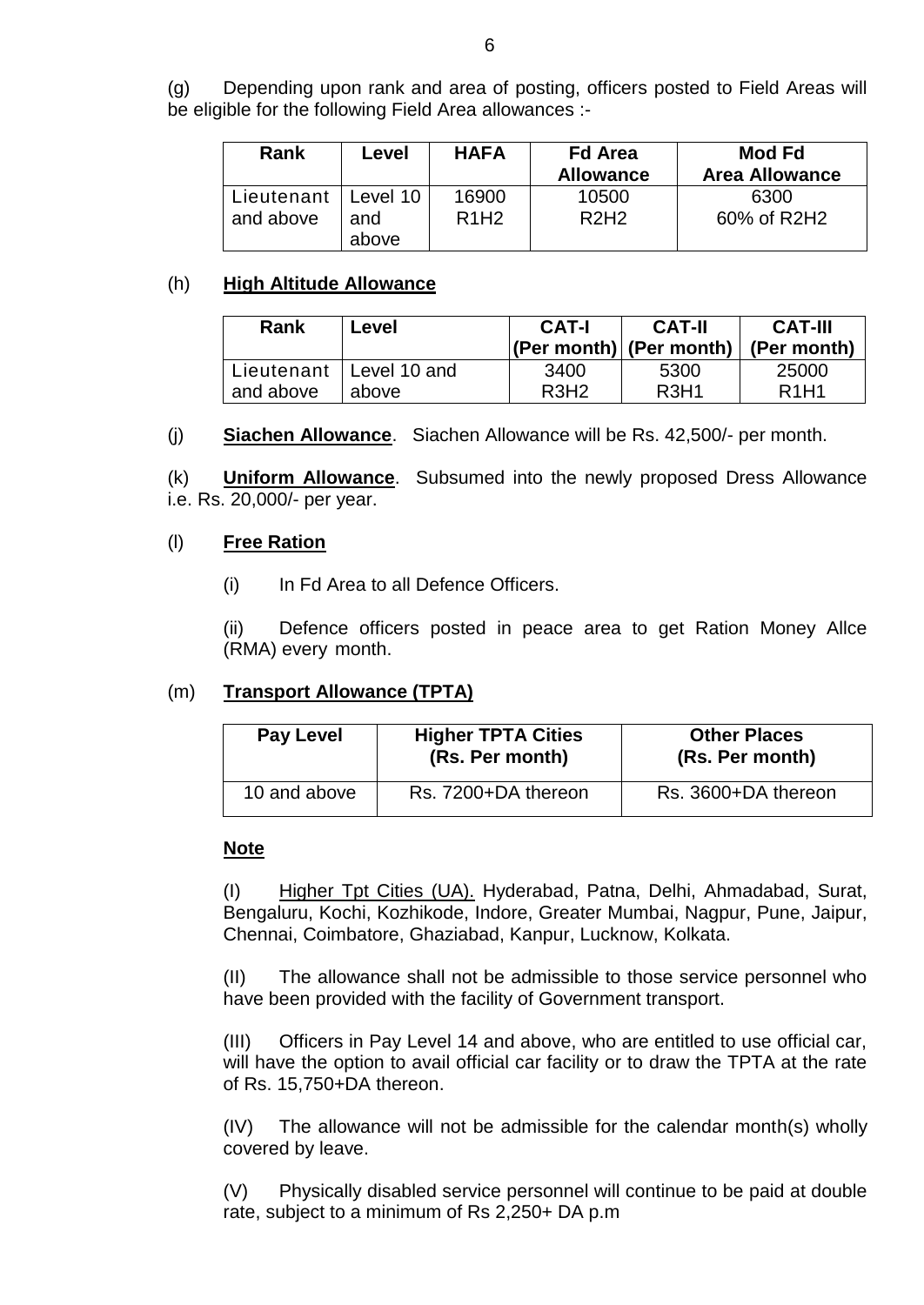(n) **Children Education Allowance**. **Rs. 2250/- per month** per child for two eldest surviving only. CEA is admissible from Nursery to  $12<sup>th</sup>$  Classes.

(i) Reimbursement should be done just once a year, after completion of the financial year (which for most schools coincides with the Academic year).

(ii) Certificate from the head of institution where the ward of government employee studies should be sufficient for this purpose. The certificate should confirm that the child studied in the school during the previous academic year.

In the case of allowances specific to Defence Forces, the rates of these allowances would be enhanced by 25% automatically each time the Dearness Allowance payable on the revised pay band goes up by 50% (GoI letter No. A-27012/02/2017-Estt.(AL) dated 16 Aug 2017).

(iii) Pl note that pay & allowances and reules/provisions therof are subject to revision from time to time.

8. **Army Group Insurance Fund (AGIF)**. The Gentlemen/Lady cadets when in receipt of stipend are insured for Rs. 75 lakh with effect from 01 Oct 2016. **Those who are invalidated out by IMB on account of disability and not entitled to any pension will be provided Rs. 25 lakhs for 100 percent disability. This will be proportionately reduced to Rs 5 lakhs for 20 percent disability.** However, for less than 20 percent disability, only an Ex-Gratia Grant of Rs. 50,000/- for initial year of training and Rs. 1 lakh during the last year of training will be paid. Disability due to alcoholism, drug addiction and due to the diseases of pre-enrolment origin will not qualify for disability benefit and Ex-Gratia Grant. In addition, Gentleman/Lady cadets withdrawn on disciplinary grounds, expelled as an undesirable or voluntarily leaving the Academy will also not be eligible for disability benefits and Ex-Gratia. Subscription at the rate of Rs. 5,000/- will have to be paid in advance on monthly basis by Gentlemen/Lady cadets to become member under the main AGI Scheme as applicable to regular Army Officers. The subscription for the relegated period would also be recovered at the same rate.

#### 9. **How to Apply**

(a) **Applications will only be accepted online on website [www.joinindianarmy.nic.in](http://www.joinindianarmy.nic.in/)**. **No offline applications will be accepted**.

- (b) Open the website **[www.joinindianarmy.nic.in](http://www.joinindianarmy.nic.in/)**
- (c) Click on Officers Entry **`Apply/Login'** and then click **`Registration'**.

(d) Follow onscreen instructions for registration. Fill online Registration after reading instructions very carefully. After registration, your profile will open. Click on '**Apply Online**' to process the application. A page '**Officers Selection-Eligibility'** will open.

(e) Your registration details will confirm your eligibility to apply. Click on **'Apply'** and a page **'Application Form'** will open. Proceed with the application as per onscreen instructions. Read onscreen instructions carefully and click '**Continue'** to fill details under various segments i.e personal information, Communication details, Education details and details of previous SSB. '**Save & Continue'** each time before you proceed to the next segment.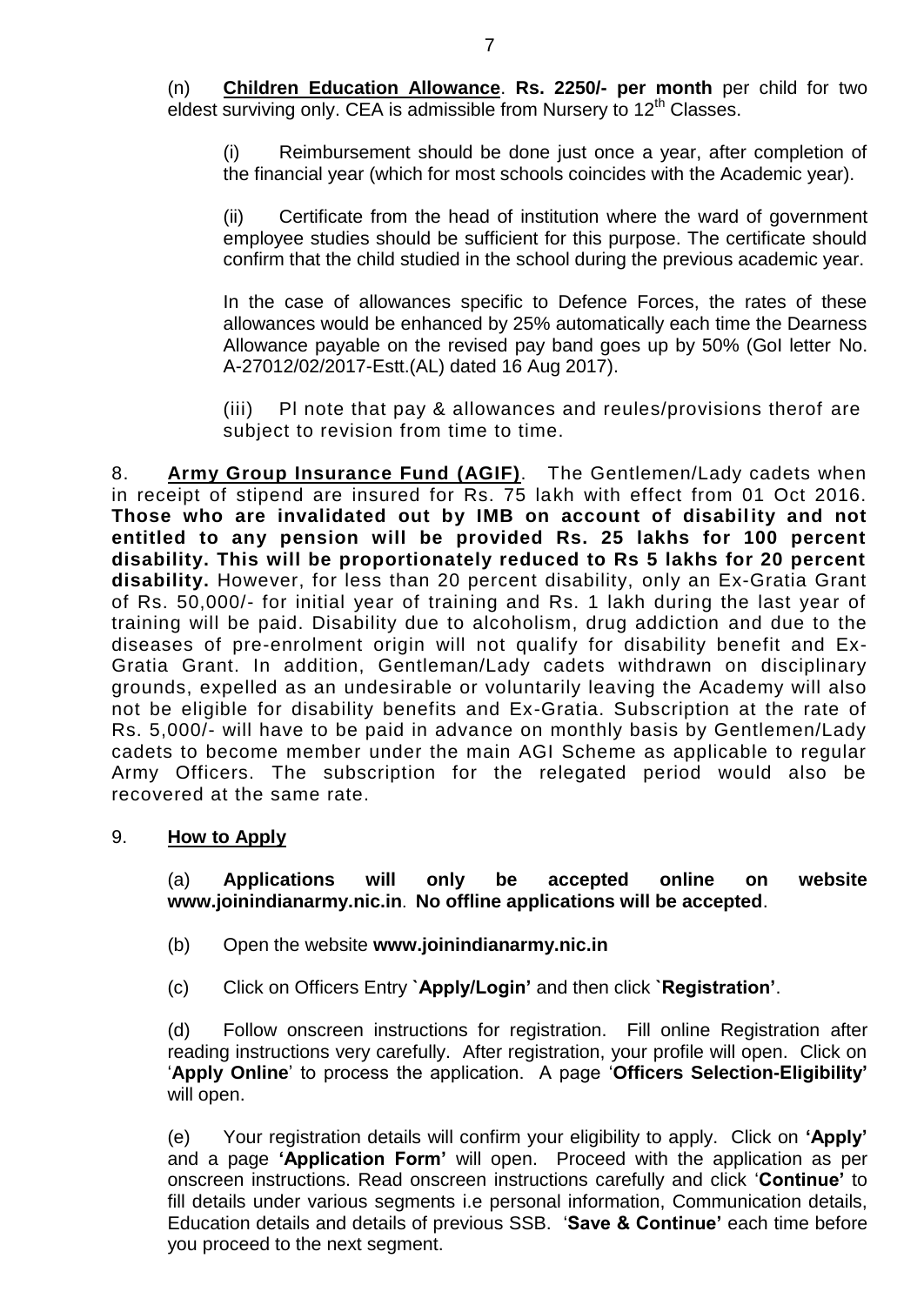(f) After filling details of last segment, you will move to a page **'Summary of Information'** wherein you can check & edit entries you have made so far. Only after ascertaining the correctness of all your details click on '**Submit'**. Candidates must click on '**Submit**' each time they open the application for editing any details. The candidates will take out **two** copies of their application having Roll Number, 30 minutes after closure of online application on last day.

(g) One copy of the application form duly signed and self attested, photograph affixed will be carried to the selection Centre for SSB. The second copy of the printout of online application is to be retained by the candidate for his reference. **There is no need to send any hard copy to Directorate General of Recruiting**.

(h) Candidates serving in the Armed Forces are required to inform their Commanding Officer in writing that they have applied for this examination. Applications of Candidates serving in the Armed Forces, duly countersigned by the Commanding Officer should be taken alongwith all other documents as stated above to the SSB as and when called for the same.

**CANDIDATES ARE ADVISED TO READ THE NOTIFICATION CAREFULLY AND THEN FILL UP ONLINE APPLICATION FORM TO AVOID MISTAKES, AND THEREBY REJECTION OF APPLICATION**.

**Note 1**. **No changes to details submitted in online application can be made after closure of application. No representations in this regard shall be entertained.** 

**Note 2**. **CGPA/Grades must be converted into marks as per the formulae adopted by the concerned University for filling 'Marks obtained' columns in online application**.

(j) Documents to be carried to the Selection Centre by the candidates **duly self attested**:-

(i) One copy of the application form duly signed and self attested, photograph affixed.

(ii) Copy of Matriculation or equivalent certificate issued by the concerned Board of education (for proof of age) and Class X Marks Sheet.

- (iii) Copy of  $12<sup>th</sup>$  Class Certificate & Marks Sheet.
- (iv) Copy of Graduation Degree/Provisional Degree.
- (v) Copy of Marks Sheets of all years/semesters.

(vi) Copy of NCC `C' Certificate (Not required from Wards of Battle Casualties).

(vii) Certificate regarding CGPA conversion to marks (as applicable) and aggregate percentage from the concerned University duly specifying the rules/ conversion criteria/formula in this regard.

(viii) Certificate from the Principal/Head of the Institution stating that the candidate is in final year and his/her result will be declared by  $1<sup>st</sup>$  of Apr 2020 (only for final year appearing candidates).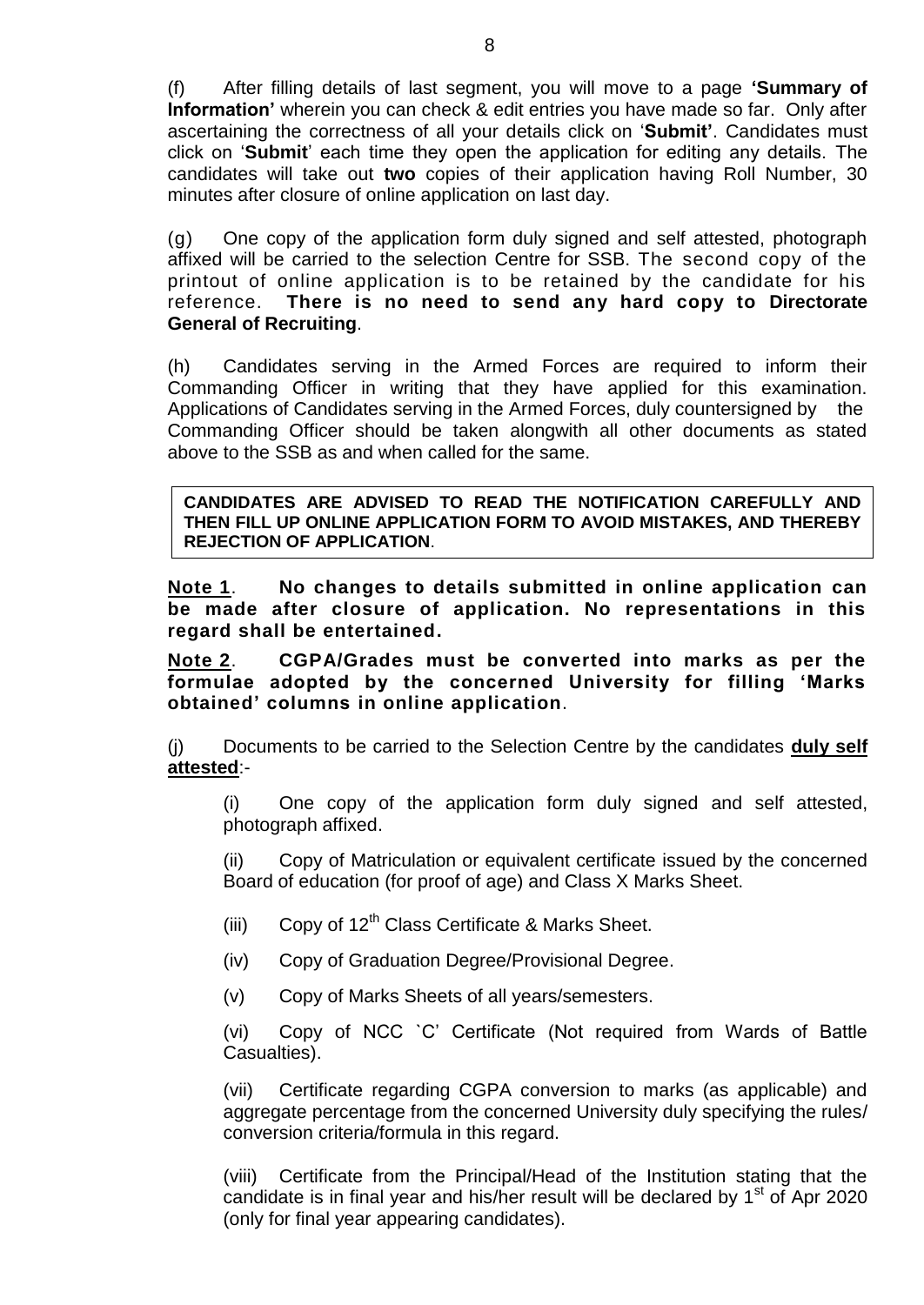(ix) Declaration by the candidate of final year degree course that he/she will submit the proof of passing by  $1<sup>st</sup>$  of Apr 2020 to Directorate General of Recruiting, failing which his/her candidature will be **cancelled**.

(x) **The Wards of Battle Casualties will also submit the documents mentioned at Para 2 (c) (ii) (ac) in addition to the docus mentioned above**.

**Note 1**. **All above mentioned certificates are also required in Original. Originals will be returned after verification at the Service Selection Board itself.** 

**Note 2**. **Candidates who do not carry the above documents for the SSB Interview, their candidature will be CANCELLED and they will not be allowed to attend SSB Interview. No representation will be entertained in this regard.**

(k) Candidates must submit only one application. Receipt of multiple applications from the same candidate will result in cancellation of candidature, and no representation will be entertained in this regard.

**Note**. **Candidates withdrawn from IMA/OTA/Naval Academy/Air Force Academy on disciplinary ground are not eligible to apply.**

10. **Selection Procedure**. The selection procedure is as follows:-

(a) **Shortlisting of Applications**. Integrated HQ of MoD (Army) reserves the right for shortlisting of applications, without assigning any reason. **After shortlisting of applications, the Centre allotment will be intimated to candidates via their email approx 2-3 weeks after last day of application. After allotment of Selection Centre, candidates will have to log in to the website and select their SSB dates which are available on a first come first serve basis, upto a specified date, as notified on website**.

(b) Only shortlisted eligible candidates will undergo SSB at Selection Centres, Allahabad(UP), Bhopal(MP), Bangalore (Karnataka) and Kapurthala (PB). Call up letter for SSB interview will be issued by respective Selection Centre on candidates' registered e-mail id and SMS only. **Allotment of Selection Centre is at the discretion of Directorate General of Recruiting, IHQ of MoD (Army) and NO request for changes will be entertained in this regard.** 

(c) Candidates will be put through **two stage selection procedure**. **Those who clear Stage I will go to Stage II**. **Those who fail in stage I will be returned on the same day**. Duration of SSB interviews is **five days** and details of the same are available on official website of Directorate General of Recruiting ie **[www.joinindianarmy.nic.in](http://www.joinindianarmy.nic.in/)**. This will be followed by a medical examination for the candidates who get recommended after Stage II.

(d) Candidates recommended by the SSB and declared medically fit, will be issued joining letter for training in the order of merit, depending on the number of vacancies available, subject to meeting all eligibility criteria.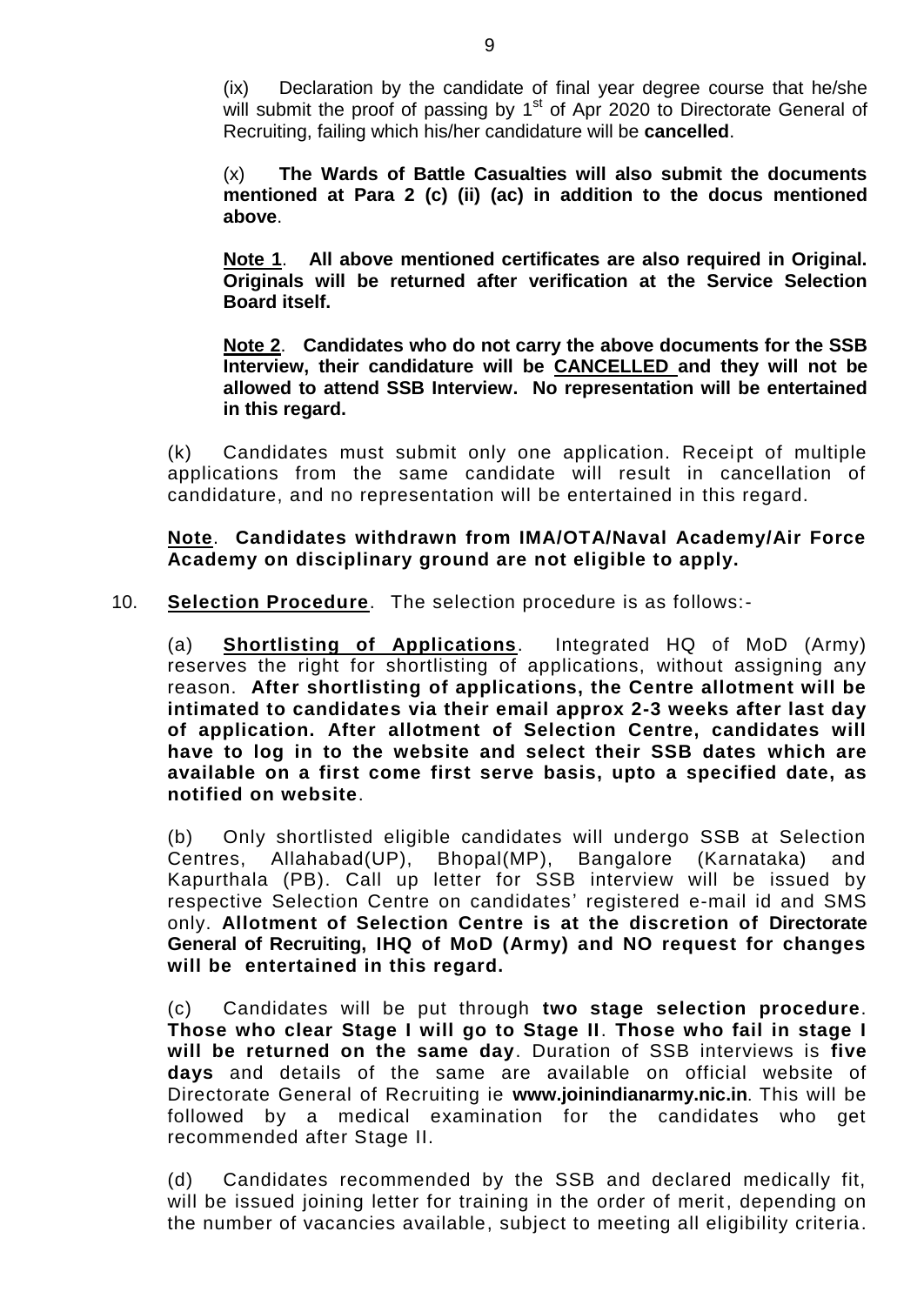11. **Medical Examination**. Medical Standards and procedure of Medical Examination for SSC NCC (Spl) Entry-47 (Men & Women) Course (Apr 2020) as applicable are given at Appendix.

**Note-1**. **The proceedings of the Medical Board are confidential and will not be divulged to anyone. Directorate General of Recruiting has no role to play in any Medical Boards and procedure advised by the medical authorities will be strictly adhered.**

12. **Entitlement for Travelling Allowance**. Candidates appearing for SSB interviews for the first time for a particular type of commission shall be entitled for AC 3-Tier to and fro railway fare or bus fare including reservation-Cum-Sleeper Charges within the Indian Limits. Candidates who appear again for the same type of commission will not be entitled to travelling allowances on any subsequent occasion. **For any query/clarification regarding admissibility or payment of travelling allowance, the candidates may directly approach the concerned Selection Centres**.

13. **MERIT LIST**. **IT IS TO BE NOTED THAT MERE QUALIFYING AT THE SSB INTERVIEW DOES NOT CONFIRM FINAL SELECTION. MERIT LIST WILL BE PREPARED ON THE BASIS OF THE MARKS OBTAINED BY THE CANDIDATE AT SSB INTERVIEW. HIGHER EDUCATIONAL QUALIFICATIONS, PREVIOUS PERFORMANCES, ETC HAVE NO ROLE TO PLAY. THOSE IN THE MERIT LIST AND WHO COME WITHIN THE STIPULATED VACANCIES AND ARE MEDICALLY FIT WILL BE ISSUED JOINING LETTERS FOR PRE-COMMISSIONING TRAINING AT OTA, CHENNAI**.

14. On joining the Army, some of Personal Restrictions in Service will be imposed in accordance with Article 33 of Constitution of India as promulgated in the Army Act and Army Rules from time to time.

15. **Change of Interview Dates**. **Request for change of SSB interview date/centre will NOT be entertained or replied**.

**Note 1**. **Any ambiguity/false information/concealment of information detected in the certificates/documents/online application will result in cancellation of the candidature at any stage of selection.**

**Note 2**. The candidate should have never been debarred from appearing in any examination by UPSC.

**Note 3**. The candidate should have never been arrested or convicted by a criminal court or involved in any case.

**Note 4**. For all queries regarding allotment of Selection Centres, date of interview, merit list, joining instructions and any other relevant information please visit our website **[www.joinindianarmy.nic.in](http://www.joinindianarmy.nic.in/)**. **Queries will be replied ONLY through 'Feedback/Queries' option available on the Rtg website.**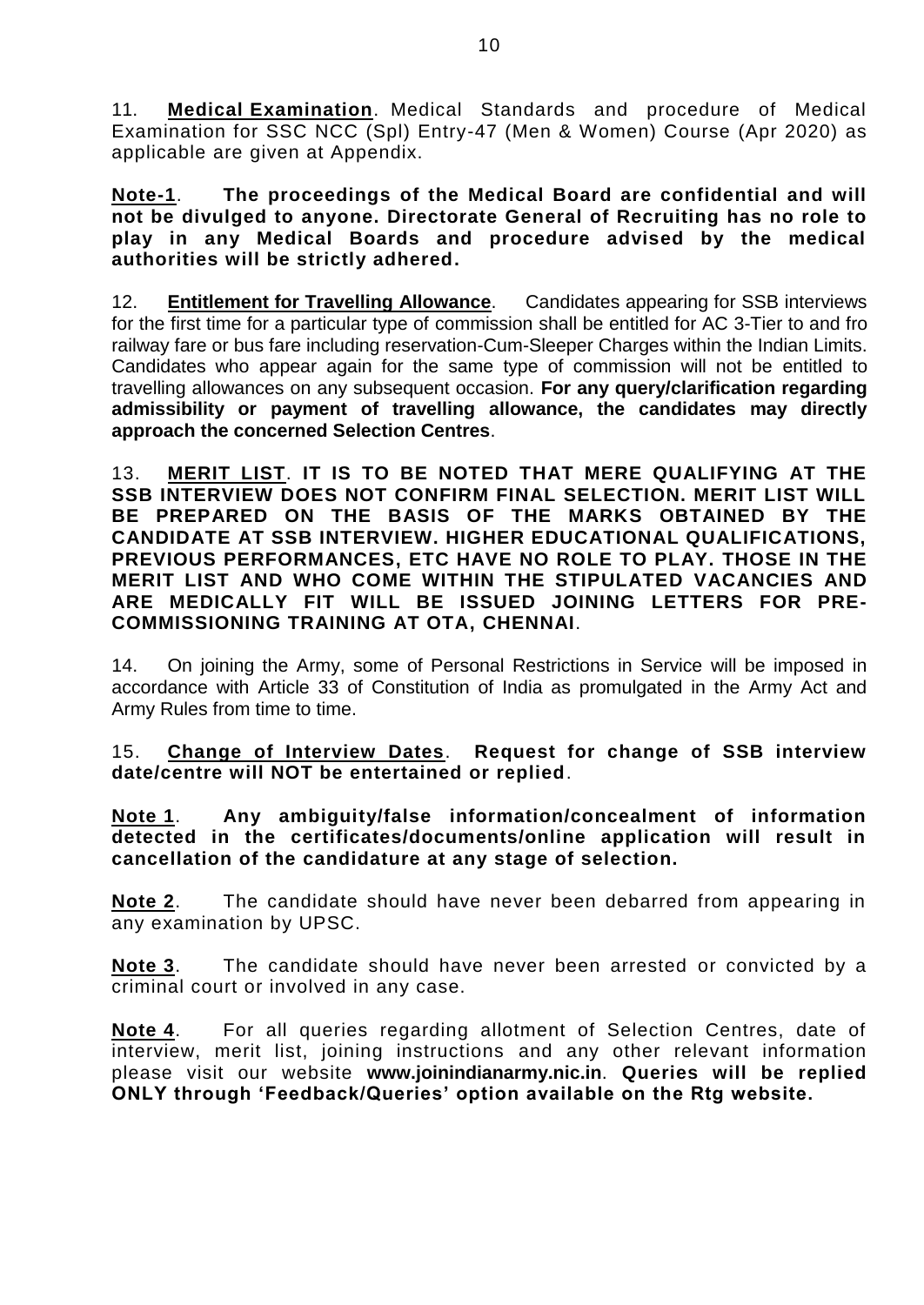**Note 5**. **Pl read the Notification, Tickers on website, Joining Instructions** and other instructions uploaded on the website thoroughly before submission of queries in **'Feedback/Query'** on our website.

**Note 6**. **In order to avoid last hour rush, and ensure timely response. Queries received upto 3 days prior to closing of online application will ONLY be entertained/replied**.

# **ONLINE APPLICATION WILL OPEN ON 10 JUL 2019 AT 1200 HRS AND WILL CLOSE ON 08 AUG 2019 AT 1200 HRS**.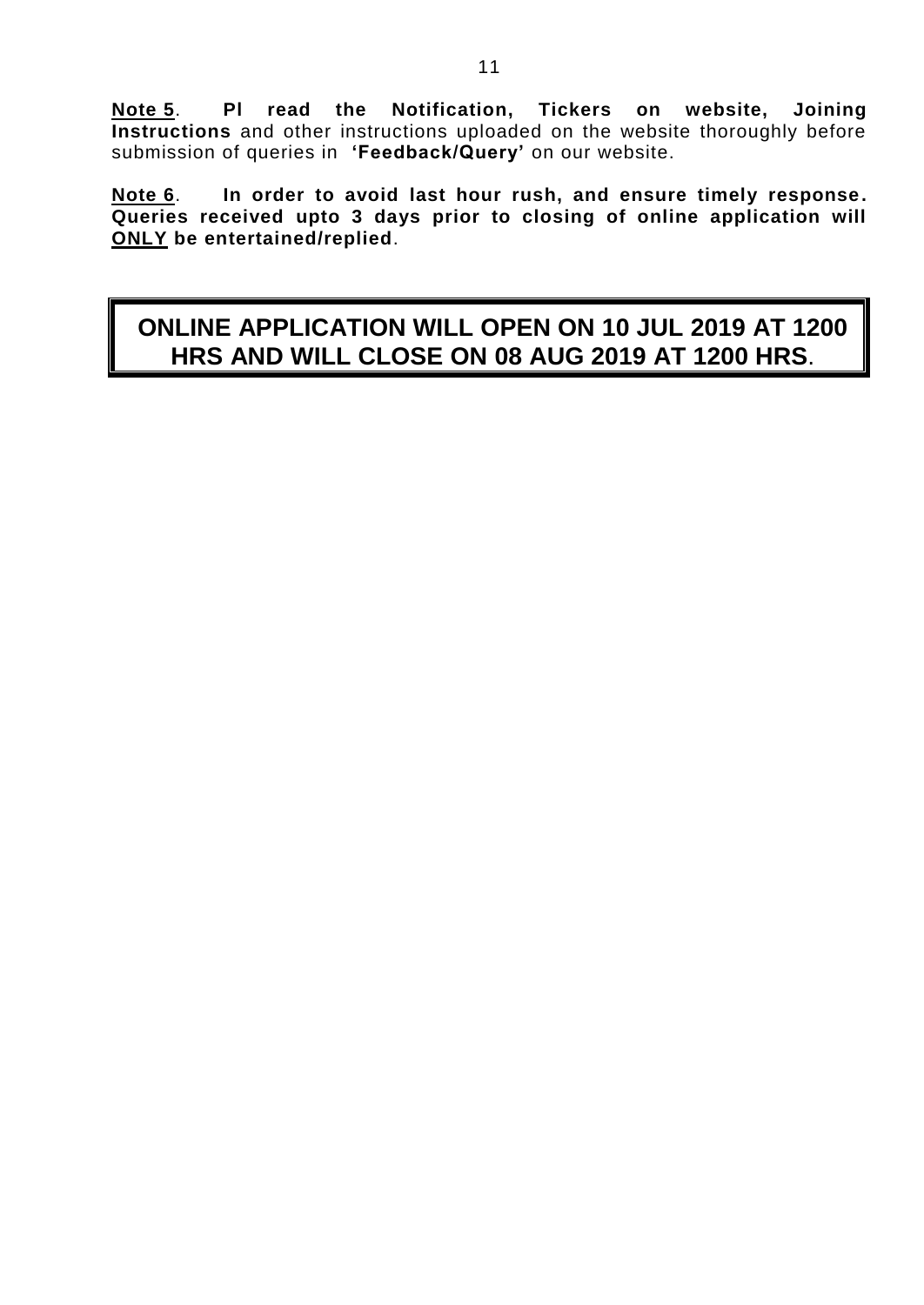#### **Appendix**

(Refer to Para 11 of Notification for NCC (Spl)  $Entrv-47<sup>th</sup>$  (Men & Women) (Apr 2020) Course)

#### **MEDICAL STANDARDS AND PROCEDURE OF MEDICAL EXAMINATION FOR NCC SPL ENTRY (MEN & WOMEN) COURSE (APR 2020)**

Guidelines with regard to Medical Standards and procedure of medical examination for Candidates for NCC (Special) Entry - 47 (Men & Women) (Apr 2020) Course as applicable.

Note-I : Candidates must be physically and mentally fit according to the prescribed physical standards. Medical fitness criteria given below are as per existing guidelines as on date of publication and these guidelines are subject to revision.

A number of qualified candidates are rejected subsequently on medical grounds. Candidates are, therefore, advised in their own interest to get themselves medically examined before submitting their applications to avoid disappointment at the final stage. Candidates are also advised to rectify minor defects/ailments in order to speed up finalization of medical examination conducted at the Military Hospital after being recommended by SSBs.

Few of such commonly found defects/ailments are listed below:-

- (i) Wax (ears)
- (ii) Deviated Nasal Septum
- (iii) Hydrocele/Varicocele/Phimosis
- (iv) Overweight/Underweight
- (v) Piles and
- (vi) Gynaecomastia.

Note-ll: Permanent body tattoos are only permitted on inner face of forearm i.e from inside of elbow to the wrist and on the reverse side of palm/back (dorsal) side of hand. Permanent body tattoos on any other part of the body are not acceptable and candidates will be barred from further selection. Tribes with tattoo marks on the face or body as per their existing custom and traditions will be permitted on a case to case basis. Commandant Selection Centre will be competent authority for clearing such cases

1. A candidate recommended by the Services Selection Board will undergo a medical examination by a Board of Service Medical Officers. Women candidates will undergo Medical Examination by a Medical Board comprising male/female doctors/specialists/ Gynaecologist. There will be a Lady Medical Officer as Member of Board. Only those candidates will be admitted to the Academy who are declared fit by the Medical Board. However, the candidates declared unfit will be intimated by the President of the Medical Board and procedure for request for an Appeal Medical Board (AMB) will also be intimated to the candidate.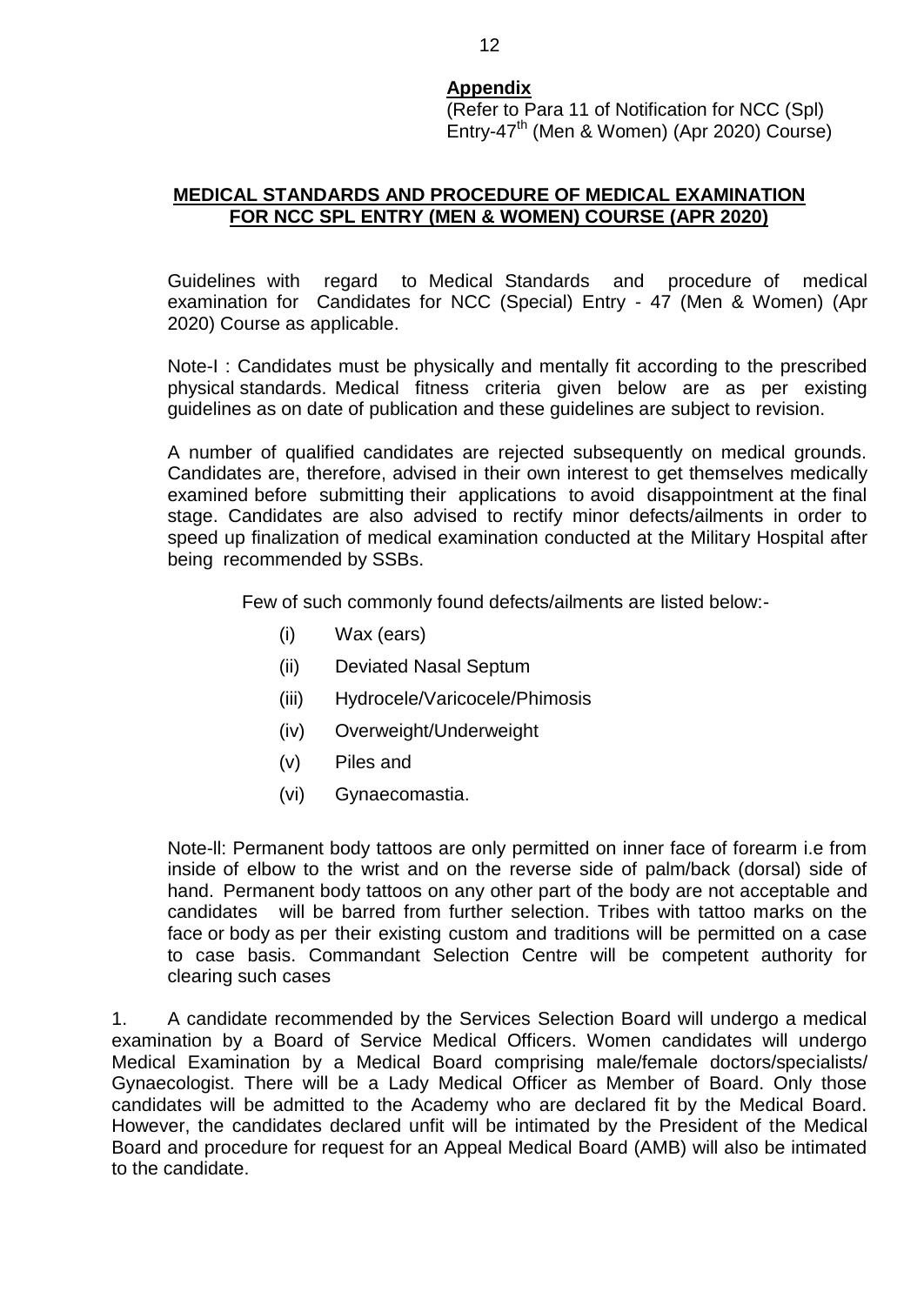2. Candidates who are unfit may apply for Appeal Medical Board (AMB) to be completed within 42 days of SMB and may request for Review Medical Board (RMB) within one day of completion of Appeal medical Board. Candidates declared unfit by AMB will be intimated by the President AMB about procedure of challenging the findings of AMB. The candidates will also be intimated that holding Review Medical Board (RMB) will be granted at the discretion of DGAFMS based on the merit of the case and that RMB is not a matter of right. The candidate should address the request for RMB if he/she so desires to DG Rtg (CDSE ) for Men and DG Rtg (WE/SE) for Women candidates, IHQ MoD (Army), West Block-lll, R.K. Puram, New Delhi-110066 and a copy of the same is handed over to the President of AMB. The O/o the DGAFMS will inform the date and place (Delhi and Pune only) where the candidate will appear for a RMB. The candidate must be physically fit according to the prescribed physical standards which are summarized below:

(a) The candidate must be in good physical and mental health and free from any disease/disability which is likely to interfere with the efficient performance of duties.

(b) There should be no evidence of weak constitution, bodily defects or underweight. The candidate should not be overweight or obese.

(c) The minimum acceptable height for male candidates is 157.5 cms. For Women candidates, minimum acceptable height is 152 cms. For Gorkhas and individuals belonging to hills of North-Eastern region of India, Garhwali and Kumaon, the Minimum acceptable height will be 5 cms less. In case of candidates from Lakshadweep, the minimum acceptable height can be reduced by 2 cms. However, For women candidates minimum acceptable height is 148 cm even after relaxation. Height and Weight standards are given below. Interpolation for weights against height (not in the table) may be done.

#### **MALE AVERAGE WEIGHT IN KILOGRAMS FOR DIFFERENT AGE GROUP AND HEIGHTS (10% Variation on Either Side of Average Acceptable)**

| <b>Height in Centimeters</b> | Weight in Kgs. |          |          |  |
|------------------------------|----------------|----------|----------|--|
| (Without shoes)              | 18 years       | 20 years | 22 years |  |
| 152                          | 44             | 46       | 47       |  |
| 155                          | 46             | 48       | 49       |  |
| 157                          | 47             | 49       | 50       |  |
| 160                          | 48             | 50       | 51       |  |
| 162                          | 50             | 52       | 53       |  |
| 165                          | 52             | 53       | 55       |  |
| 168                          | 53             | 55       | 57       |  |
| 170                          | 55             | 57       | 58       |  |
| 173                          | 57             | 59       | 60       |  |
| 175                          | 59             | 61       | 62       |  |
| 178                          | 61             | 62       | 63       |  |
| 180                          | 63             | 64       | 65       |  |
| 183                          | 65             | 67       | 67       |  |
| 185                          | 67             | 69       | 70       |  |
| 188                          | 70             | 71       | 72       |  |
| 190                          | 72             | 73       | 74       |  |
| 193                          | 74             | 76       | 77       |  |
| 195                          | 77             | 78       | 79       |  |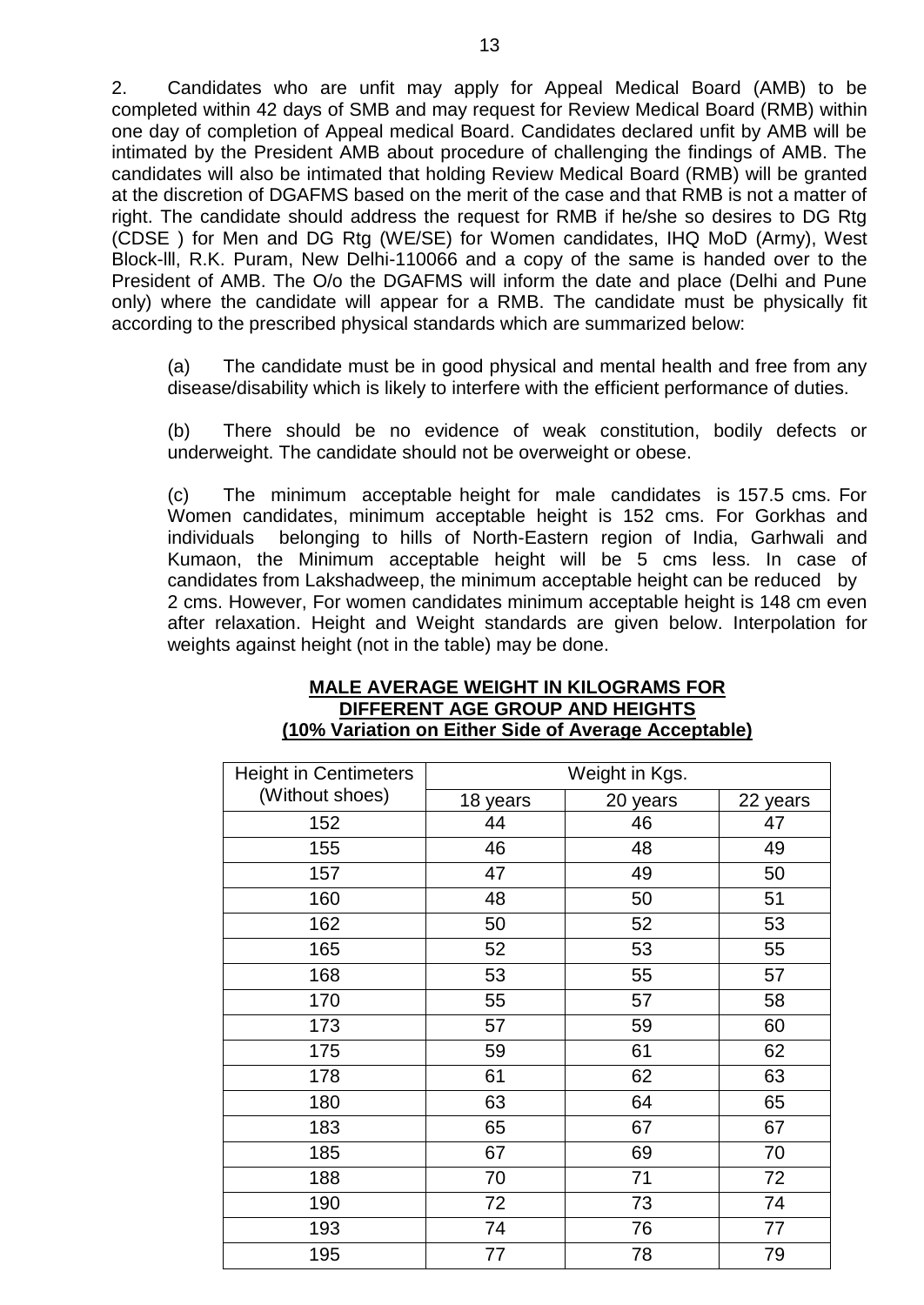| <b>Height in Centimeters</b> | Weight in Kgs. |          |          |  |
|------------------------------|----------------|----------|----------|--|
| (Without shoes)              | 20 years       | 25 years | 30 years |  |
| 148                          | 39             | 41       | 43       |  |
| 150                          | 40             | 42       | 43.5     |  |
| 153                          | 42             | 43.5     | 45       |  |
| 155                          | 43             | 44       | 46       |  |
| 158                          | 45             | 46       | 48       |  |
| 160                          | 46             | 47       | 49       |  |
| 163                          | 47             | 49       | 51       |  |
| 165                          | 49             | 51       | 53       |  |
| 168                          | 50             | 52       | 54       |  |

#### **FEMALE AVERAGE WEIGHT IN KILOGRAMS FOR DIFFERENT AGE GROUP AND HEIGHTS (10% Variation on Either Side of Average Acceptable)**

(i) Chest should be well developed. The minimum range of expansion after full inspiration should be 5 cms. The measurement will be taken with a tape so adjusted that its lower edge should touch the nipple in front and the upper part of the tape should touch the lower angle of the shoulder blades behind. X-Ray of the chest is compulsory and will be taken to rule out any disease of the chest.

(ii) There should be no mal-development or impairment of function of the bones or joint.

(iii) A candidate should have no past history of mental breakdown or fits.

(iv) The hearing should be normal. A candidate should be able to hear a forced whisper with each ear at a distance of 610 cms. in a quiet room. There should be no evidence of present or past disease of the ear, nose and throat. There is no impediment of speech.

(v) There should be no sign of functional or organic disease of the heart and blood vessel. Blood pressure should be normal.

(vi) There should be no enlargement of liver or spleen. Any evidence of disease of internal organs of the abdomen will be a cause for rejection.

(vii) Un-operated hernias will make a candidate unfit. If operated, this should have been done at least six months prior to the present examination and healing is completed.

(viii) There should be no hydrocele, varicocele or piles.

(ix) Urine examination will be done and any abnormality, if detected will be a cause for rejection.

(x) Any disease of the skin which is likely to cause disability or disfigurement will also be a cause for rejection.

(xi) USG abdomen examination will be carried out and any congenital structural anomaly of desease of the abdominal organs will be a cause for rejection.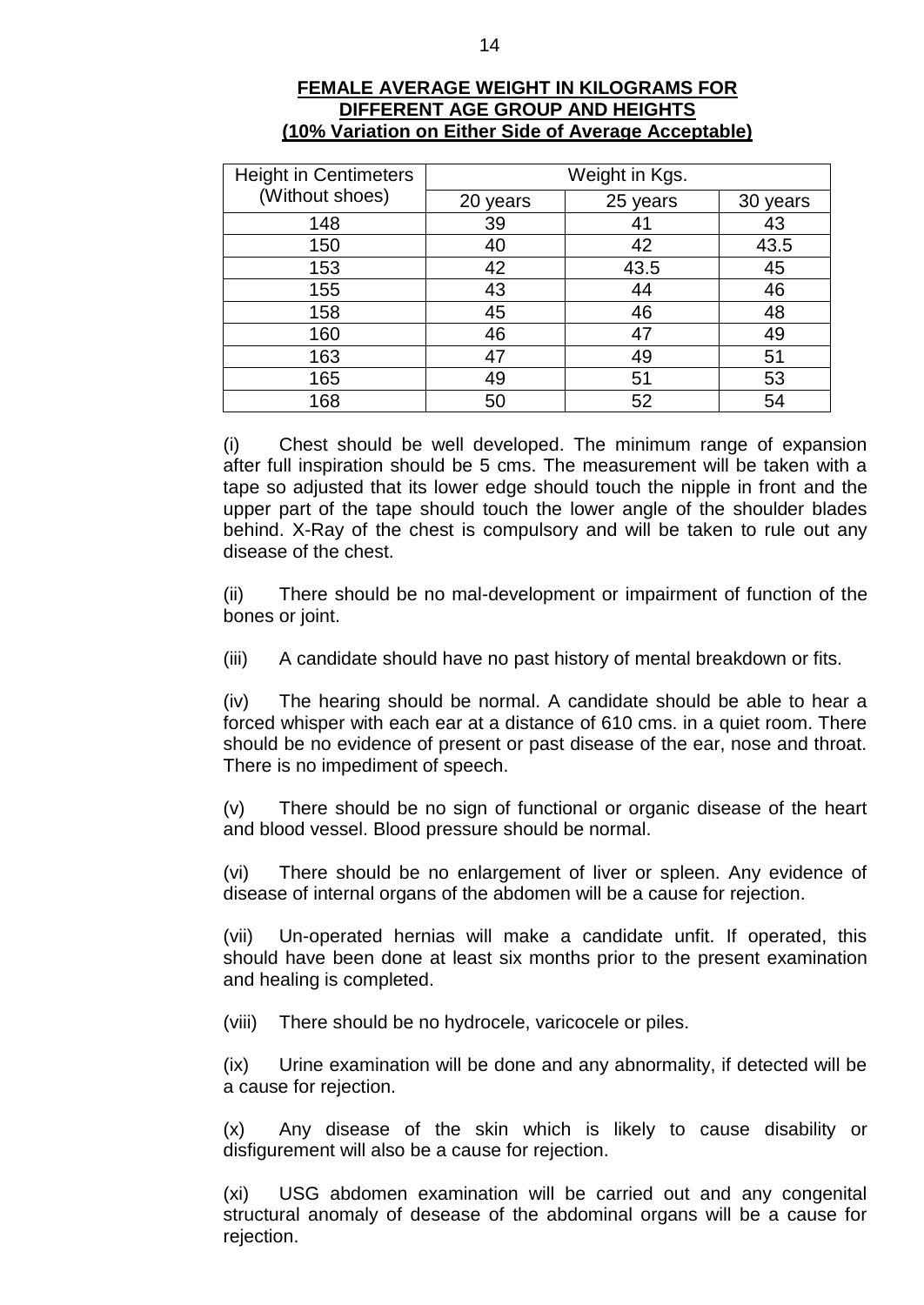(xii) The candidates should have sufficient number of natural and sound teeth. A minimum of 14 dental points will be acceptable. When 32 teeth are present, the total dental points are 22. A candidate should not be suffering from severe pyorrhoea.

(d) In own interest candidates are advised to undergo a preliminary, medical check up for wax in ears, refectory error of eyes, fungal infection of skin etc. before reporting for the SSB interview.

(e) All candidates who are selected will be undergoing tough military training and will be deployed to perform military duties in any terrain, weather and austere conditions. In such conditions ill health of any member of the team can jeopardize the military operations or endanger life of the entire team. therefore medical examinations are carried to select candidates who are "Medically fit to perform military duties in any terrain, weather and austere conditions". Candidate should be :

(i) Medically capable of undergoing training and withstand physical and mental demands of performing Military duties of Armed Forces.

(ii) Medically fit to adapt to the military environment without the necessity of geographical area limitations and capable of performing military tasks without access to specialized medical care.

(iii) Free of medical conditions or physical defects that would entail excessive loss of time from duty for treatment and hospitalization.

(iv) Free of contagious diseases that might endanger the health of other ' personnel.

(f) All candidates will be examined by Board of Medical Officers who have undergone basic military training and are well oriented to working conditions of military deployment and working conditions. Medical Boards are held at designated Military Hospitals based on the principles described above and latest knowledge in the medical and military sciences. The entire body is examined thoroughly to the extent feasible to screen out common congenital doformities and other easily detectable disabilities. The medical examination is not intended to be diagnostic in nature, hence only limited investigations are carried out for the purpose of screening wherever indicated. The standards for medical fitness indicated herein are only an outline, and are intended only for general guidance of candidates. The Board of Medical Officers refers to the more comprehensive Medical Standards for recruitment/Commission into the Armed forces as Applicable.

(g) The following investigations are carried out mandatorily during Special Medical Board, however, Medical Officer/Medical Board examining a candidate may ask for any other investigation as required or indicated:-

- (i) Complete Haemogram
- (ii) Urine RE/ME
- (iii) X Ray chest PA view
- (iv) USG abdomen & pelvis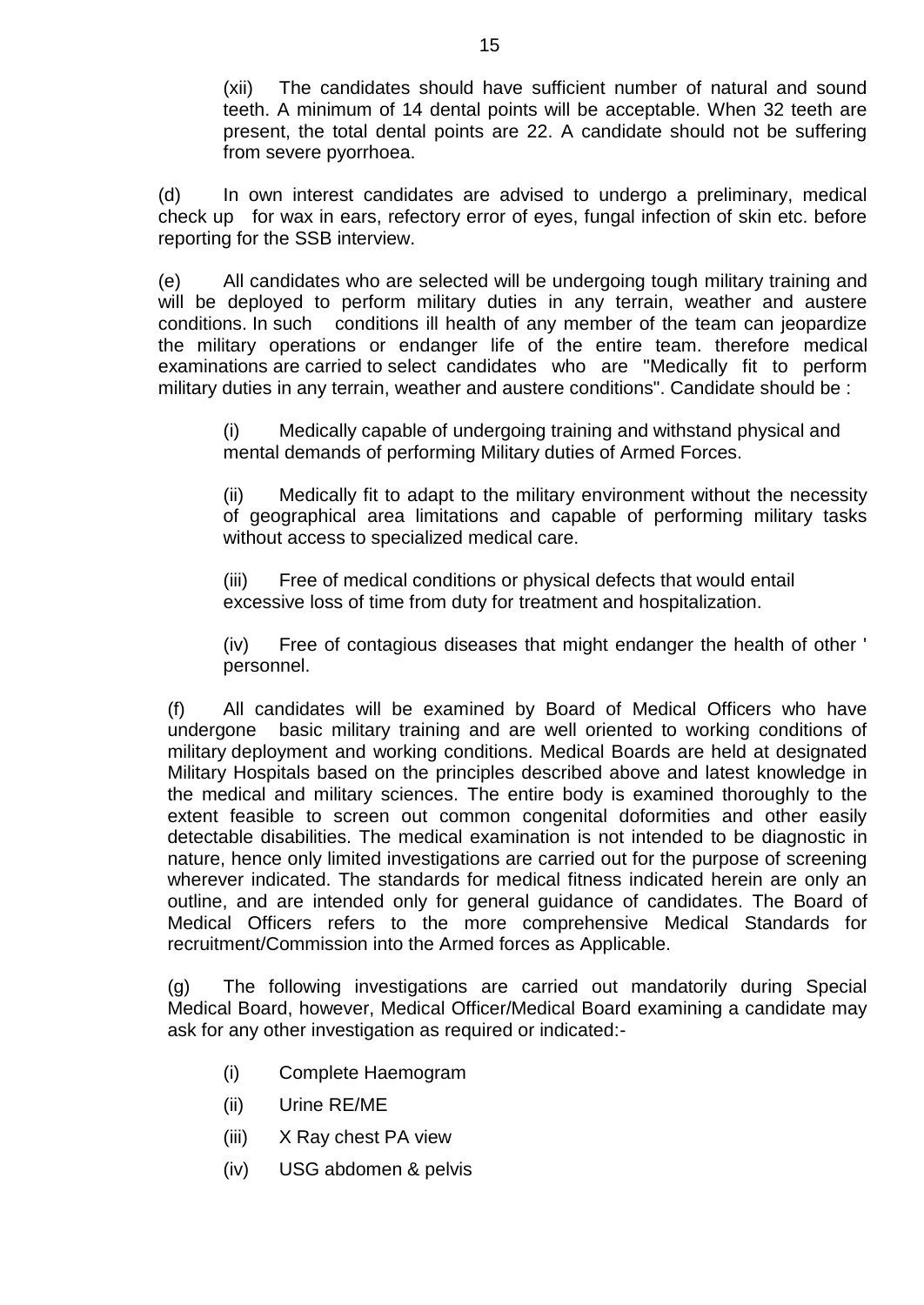(h) The following are usual of causes for rejection, the ]ist is not exhaustive and Medical Board is the final authority on fitness.

(i) Sinus, fistulae and hernia, cyst, hyper/hypo pigmented patches, swelling, naevus, vascular malformations sous anywhere on the body.

(ii) Head and neck. Muscolo-skeletal deformities which can interfere in using safety gear cervical rib.

(iii) Chest. Musculoskeletal deformities viz pectus excavatum, pigeon cheat, rickety rosary pleural effusion, parenchymal lesions of lungs, active or residual lesions of tuberculosis.

(iv) Abdomen and reproductive system. Hernia organomegaly, vascular deformities. Renal deformities, gall stones, renal tones etc. Deformities of reproductive system.

(v) Upper limbs, lower limbs and spine. Hyper flexible or restricted movements of joints, Cubitus valgus, Cubitus varus, genu recurvatum, deformities of hands and feet, kyphosis, scoliosis.congenital deformities, like spina bifida etc.

(vi) Skin. Vitiligo, scars, vascular, malformations chronic skin diseases.

#### (j) Eyes and Vision standards

- (i) Should have
	- (aa) Objective Convergence. It should be <10 cm.
	- (ab) Accommodation. It should be <12 cm
	- (ac) Binocular Single Vision (BSV). It should be at least grade-lll
	- (ad) Visual Fields. Should be complete.
	- (ae) Vision :

|                   | <b>Standards</b>                                       |
|-------------------|--------------------------------------------------------|
| Vision            | Uncorrected VA 6/60 & 6/60                             |
|                   | BCVA 6/6 & & 6/6                                       |
|                   | Myopia $\leq$ -3.5 D sph including astigmatism,        |
|                   | Hypermetropia $\leq +3.5$ D sph including astigmatism, |
| Colour perception | <b>CP-III (Defective Safe)</b>                         |

- (ii) The following ocular diseases will make an candidate unfit :
	- (aa) Ptosis.
	- (ab) Corneal Opacity.
	- (ac) Pterygium.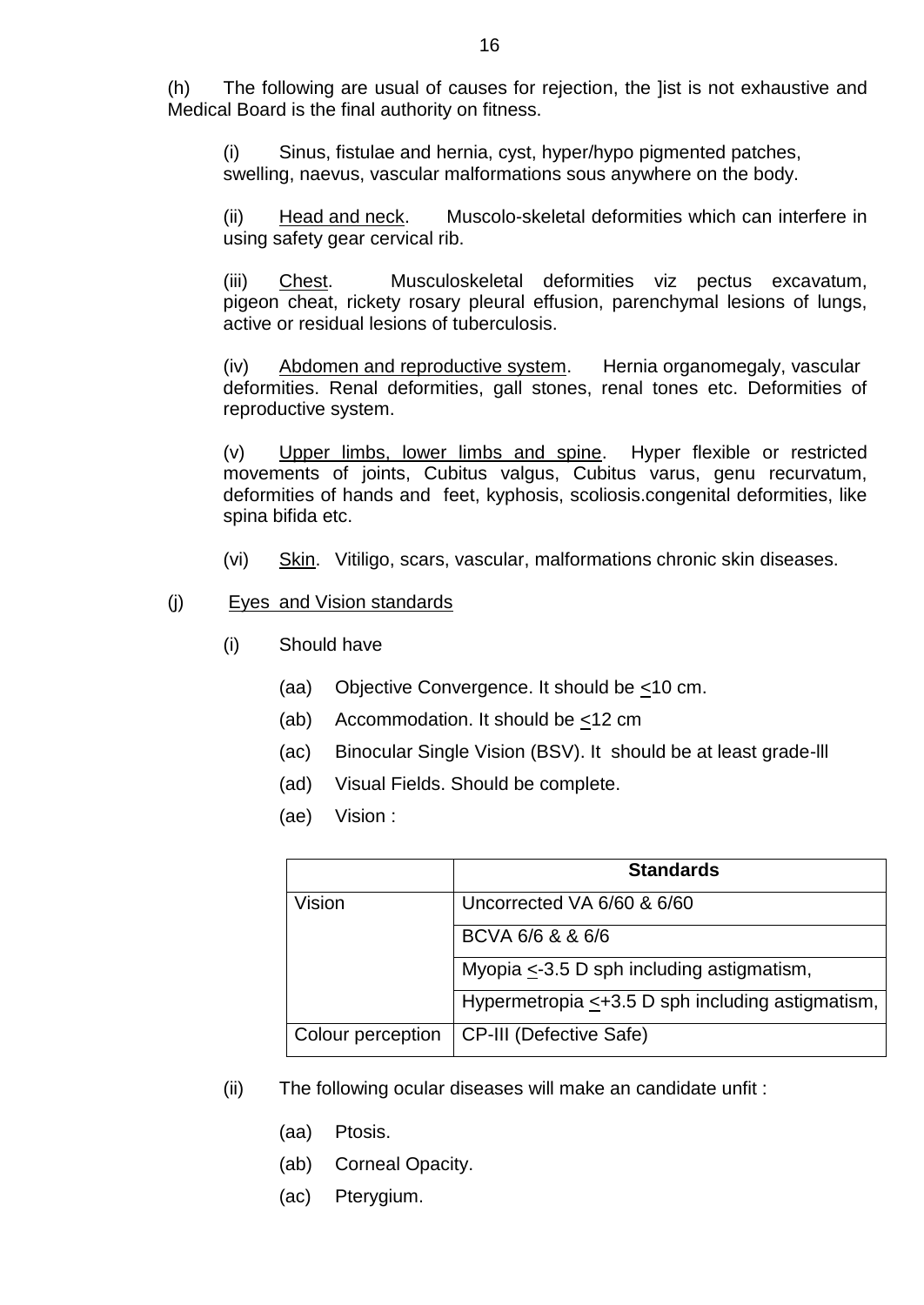- (ad) Lenticular opacity.
- (ae) Uveitis.
- (af) Nystagmus.
- (ag) Entropion/Ectropion
- (ah) Squint.
- (aj) Night blindness.
- (ak) Retinal lesions.
- (al) Naso-Lacrimal occlusion.

(iii) Vision Correction. Radial Keratotomy is not acceptable. Laser Surgery for correction of visual defects should not have been done earlier than 20 years of age on the date of operation, and also within one year period of reporting for medical examination.

#### (k) Ears and Hearing standards

(i) Causes for rejection

(aa) Auricle and Mastoide Region. The pinna will be assessed for gross deformity which will hamper wearing of uniform/personal kit/ protective equipment, or which adversely impacts military bearing.

(ab) External Auditory Meatus. Presence of wax. foreign body, exostosis, growth, otomycosis or discharge.

(ac) Tympanic Membrane. Perforations, scars, tympanosclerotic plaques or retraction of membrane. And immobile or partially mobile tympanic membrane.

(ii) Hearing stds. Candidate should be able to hear forced whispering and conversational voice from 610 cms in each ear separately standing with his back to examiner.

(l) **Medical Examination of Female Candidates**. General methods and principles of medical examination of female candidates will be the same as for male candidates. However, special points pertaining to medical examination of female candidates are given in succeeding paragraphs. A detailed menstrual and gynaecological history in the form of a questionnaire is to be obtained from the candidate. A detailed physical and systemic examination will be carried out of the candidate and she should be examined by a lady Medical Officer or a lady Gynaecologist or male medical officer in the presence of female attendant.

- (i) The examination will include the following inspections :-
	- (aa) External genitalia.
	- (ab) Hernial orifices and the perineum.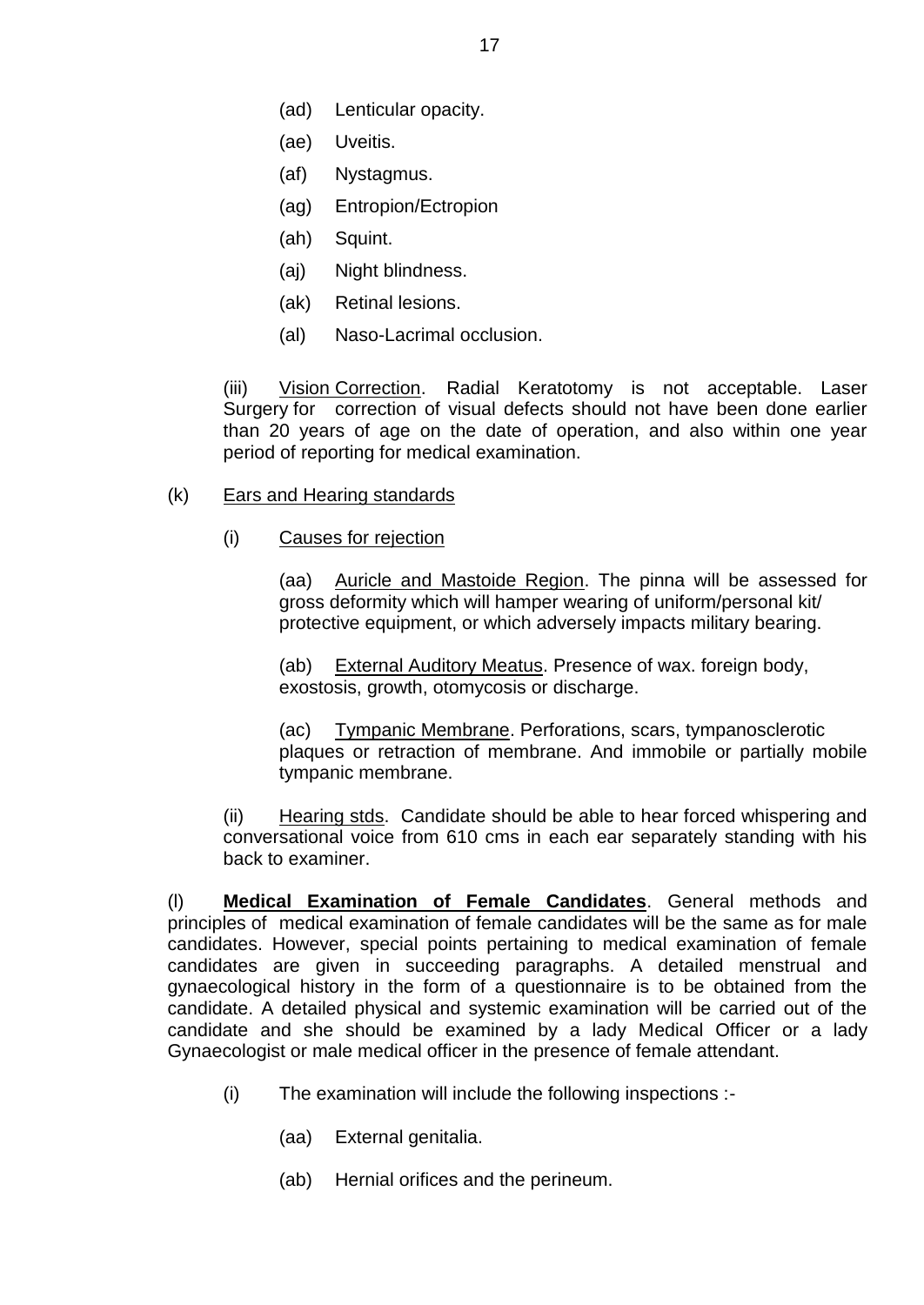(ac) Any evidence of stress urinary incontinence or genital prolapse outside introitus.

(ii) In all unmarried female candidates, speculum or per vaginal examination will not be carried out.

(iii) Ultrasound scan of the lower abdomen and pelvis is mandatory in all female candidates during the initial medical examination.

(aa) Any abnormality of external genitalia will be considered on merits of each case. Significant hirsutism, especially with male pattern of hair growth along with radiological evidence of PCOS will be a cause for rejection.

(ab) Following conditions will entail female candidates being declared unfit:-

(aaa) Primary or secondary amenorrhoea.

(aab) Severe Menorrhagia or/and severe dysmenorrhoea.

(aac) Stress urinary incontinence.

(aad) Congenital elongation of cervix or prolapsed which comes outside the introitus even after corrective surgery.

(aae) Complex ovarian cyst of any size.

(aaf) Simple Ovarian cyst more than 06 cm.

(aag) Endometriosis and Adenomyosis.

(aah) Submucous fibroid of any size.

(aaj) Broad ligament or cervical fibroid of any size causing pressure over ureter.

(aak) Single fibroid uterus >3 cm in diameter or Fibroids >2 in number, >15 mm in diameter or fibroids causing distortion of endometrial cavity.

(aal) Congenital uterine anomalies except arcuate uterus

(aam) Acute or chronic pelvic infection

(aan) Disorders of sexual differentiation

(aao) Any other condition will be considered on merits of each case by the gynaecologist